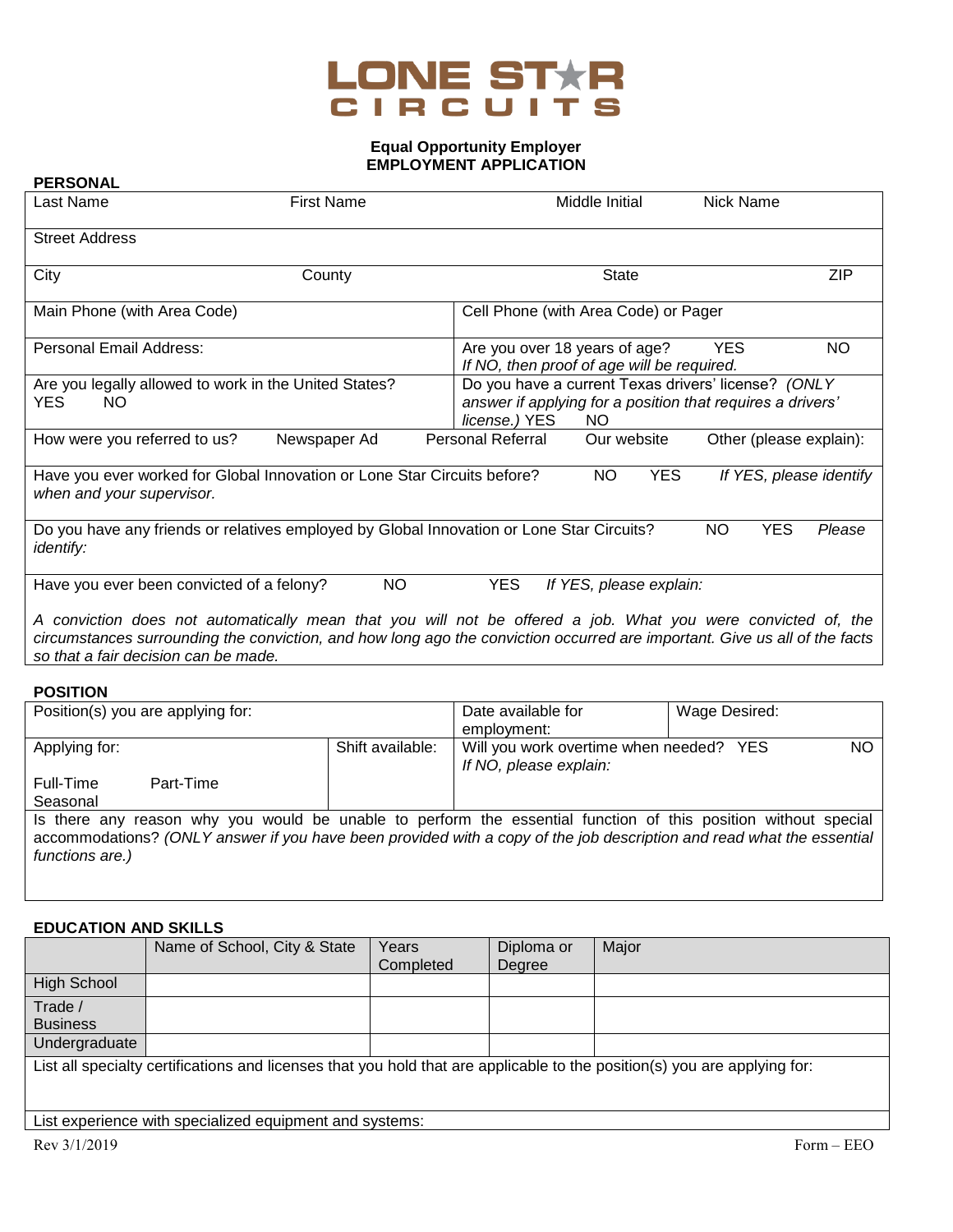# **LONE STXI** CIRCUITS

## **WORK HISTORY**

Please list your employment history, starting with your most current employer or occupation. Please include any job-related military service assignments and volunteer activities. You may exclude organizations that indicate race, color, religion, gender, national origin, disabilities or other protected status. If you do not wish your present employer to be contacted, please indicate by checking here.

Comments: Include explanation of any gaps in employment.

## **WORK HISTORY** (Cont.)

| Present or Last Employer (Name and Address) |                  |             |          |                           |  |  |
|---------------------------------------------|------------------|-------------|----------|---------------------------|--|--|
| Dates of Employment                         | Position(s) Held | Salary      |          | <b>Other Compensation</b> |  |  |
| <b>From</b><br>To                           |                  | Starting \$ | Final \$ | (bonus, commission, etc)  |  |  |
| Immediate Supervisor's Name                 |                  | Phone No    |          | Email                     |  |  |
| Brief Description of Your Job Duties        |                  |             |          |                           |  |  |
| Reason for Leaving                          |                  |             |          |                           |  |  |

| Previous Employer (Name and Address) |                  |             |          |                           |  |
|--------------------------------------|------------------|-------------|----------|---------------------------|--|
| Dates of Employment                  | Position(s) Held | Salary      |          | <b>Other Compensation</b> |  |
| <b>From</b><br>To                    |                  | Starting \$ | Final \$ | (bonus, commission, etc)  |  |
| Immediate Supervisor's Name          |                  | Phone No    |          | Email                     |  |
| Brief Description of Your Job Duties |                  |             |          |                           |  |
| Reason for Leaving                   |                  |             |          |                           |  |

| Previous Employer (Name and Address) |                  |             |          |                           |  |
|--------------------------------------|------------------|-------------|----------|---------------------------|--|
| Dates of Employment                  | Position(s) Held | Salary      |          | <b>Other Compensation</b> |  |
| From<br>To                           |                  | Starting \$ | Final \$ | (bonus, commission, etc)  |  |
| Immediate Supervisor's Name          |                  | Phone No    |          | Email                     |  |
| Brief Description of Your Job Duties |                  |             |          |                           |  |
| Reason for Leaving                   |                  |             |          |                           |  |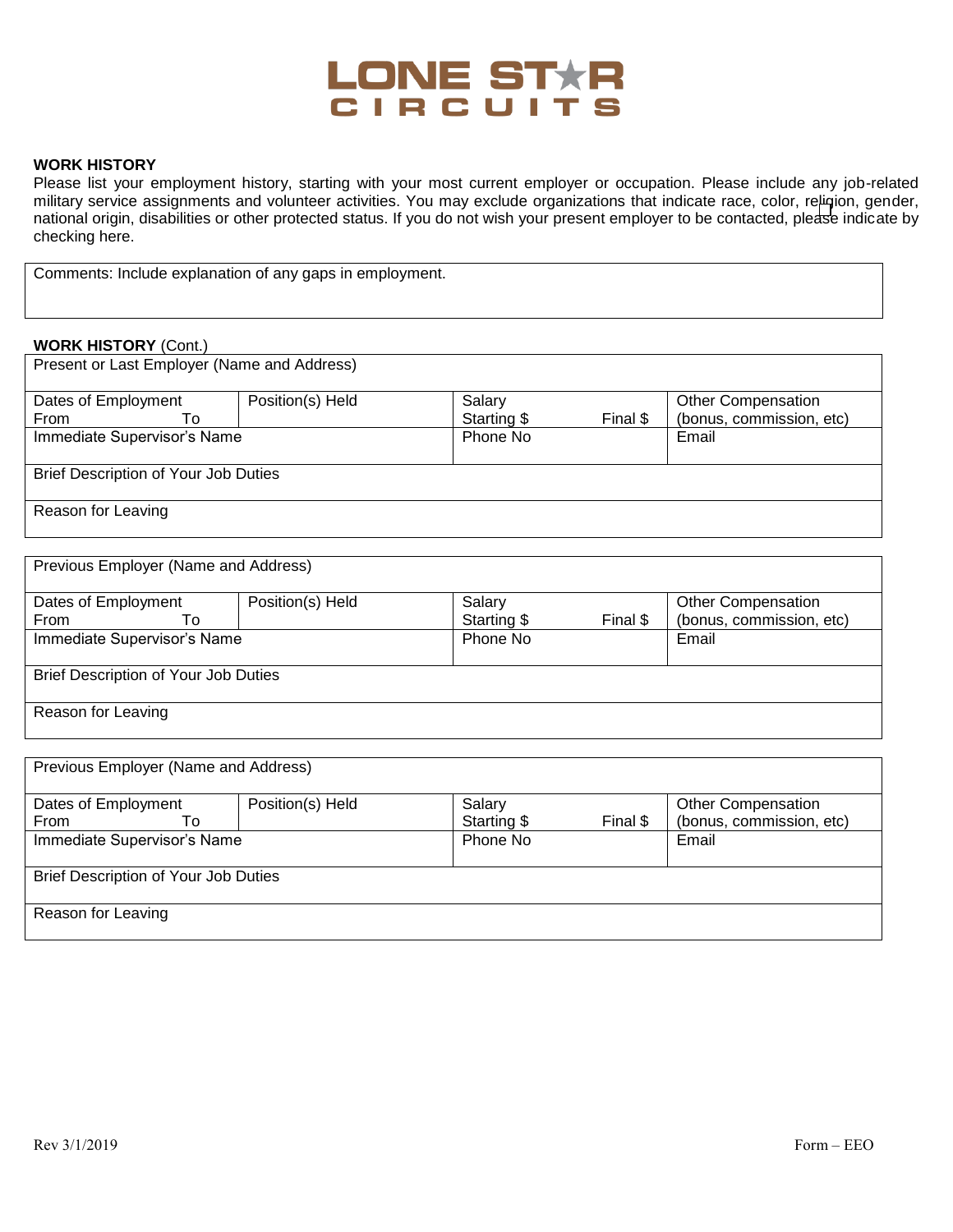# **AGREEMENT AND RELEASE**

**We have a Drug Free environment.** By completing and signing this Application, you understand and agree to submit to drug and alcohol screening and searches during the course of employment as provided for in Lone Star Circuits' Drug and Alcohol Policy. You further understand and agree to release Lone Star Circuits and its directors, officers, agents, employees, parents, subsidiaries, and affiliated concerns from any and all liability, claims, demands, damages, and causes of action of every kind and nature arising out of or resulting from or in connection with submitting to drug and alcohol screening or searches and any decision concerning employment made by Lone Star Circuits in whole or in part, based upon the results of drug and alcohol screening or searches. **\_\_\_\_\_ initials**

I consent to and authorize Lone Star Circuits to contact my former employers, and any and all other persons and organizations for information bearing upon my qualifications for employment. I further authorize the listed employers, schools and personal references to give Lone Star Circuits (without further notice to me) any and all information about my previous employment and education, along with other pertinent information they may have and hereby waive any actions which I may have against either party for providing a reference. Also, I understand my employment is contingent on Lone Star Circuits receiving satisfactory employment references. **\_\_\_\_\_ initials**

I expressly agree and understand that, if employed, my employment is not for a specified term, is based upon mutual consent, and may be terminated at will, with or without cause or liability, by either party (Lone Star Circuits or me) without prior notice to the other. I also understand that this aspect of my employment may not change absent an individual written agreement signed by the President of Lone Star Circuits and me. Unless an agreement is executed by the General Manager of Lone Star Circuits and me, this application nor any other document or statement, can constitute an agreement or contract for employment for any specified period or definite duration or, in any way, limit the at-will nature of my employment.

**\_\_\_\_\_ initials**

I certify, under penalty of perjury, that all of the above information is true and complete, and I understand that any falsification or omission of information may result in denial of employment or, if hired, may result in termination regardless of the time lapse before discovery.

\_\_\_\_\_\_\_\_\_\_\_\_\_\_\_\_\_\_\_\_\_\_\_\_\_\_\_\_\_\_\_\_\_\_\_\_\_\_\_\_\_\_\_\_\_\_\_\_\_\_\_\_\_\_\_\_\_\_\_\_\_\_\_\_\_\_\_\_\_\_\_\_\_\_\_\_\_\_\_\_\_\_\_\_\_\_\_\_\_\_\_\_\_\_\_\_\_\_\_\_\_\_

Date **Applicant's Signature** Contract Contract Contract Contract Contract Contract Contract Contract Contract Contract Contract Contract Contract Contract Contract Contract Contract Contract Contract Contract Contract Cont

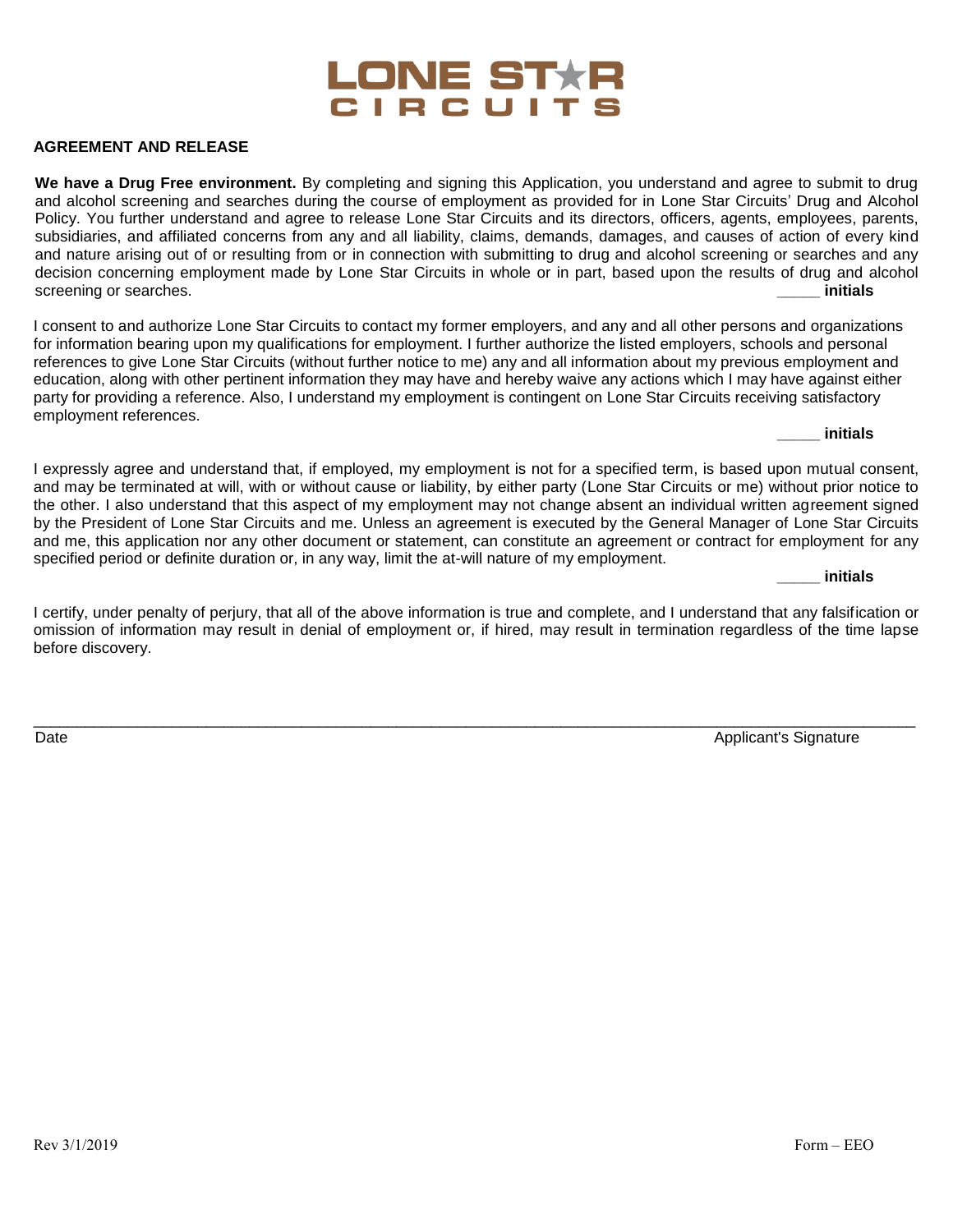

## **Background Check Disclosure & Release**

Pursuant to the requirements of the Fair Credit Reporting Act, notice is given that a consumer report request may be made in connection with your application for employment.

If you are denied employment, either wholly or partly, because of information contained in a consumer report, a disclosure will be made to you, in writing, of this decision, as well as the name and address of the consumer reporting agency making such report. You will also receive a copy of the report and a statement of your consumer rights.

By signing below you consent to the procurement of a consumer report in connection with your application for employment.

| <b>SIGNATURE</b> | DATE |
|------------------|------|
|                  |      |

PRINTED NAME

OTHER LAST NAMES

SOCIAL SECURITY NUMBER **EXECUTE OF BIRTH\*** DATE OF BIRTH\*

 $\frac{1}{\sqrt{2}}$ 

DRIVER'S LICENSE NUMBER\*\* STATE ISSUED

PLEASE CHECK HERE IF YOU WOULD LIKE A COPY OF THE REPORT(S) WE OBTAIN

\*For consumer report purposes only

\*\*For positions where driving is required for business reasons

l

A consumer report may consist of employment records, educational verification, licensure verification, social security number verification, previous addresses, and other public records relative to criminal charges. A credit report or driving history will not be requested unless it is deemed pertinent to the functions of the position for which you are applying. Medical records will not be requested.